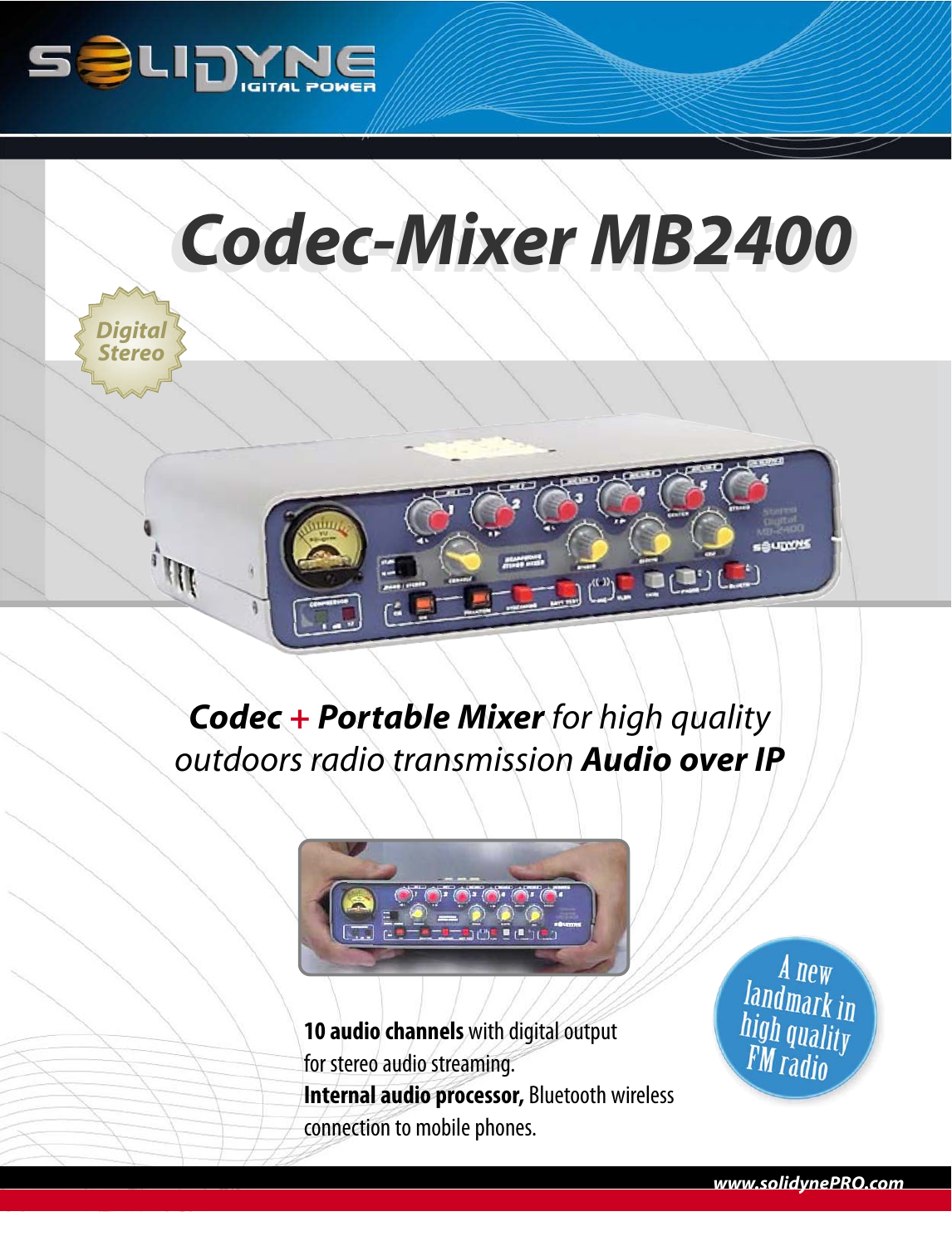### *An exclusive Solidyne product*

*The Codec-Mixer MB2400 is a Studio quality digital audio system.*

*Robust and reliable, it is manufactured for many years of hard use.With aircraft quality aluminum cabinet, very light and resistant.*

*All potentiometers are conductive ceramic of one million operations (100 times more than your current console)* 

*The use of low-power integrated OP-Amps of the kind used at NASA spacecraft, allows MB2400 to have up to 20 hours of continuous use with NI-Metal rechargeable batteries.*

*It has inputs for five MIC balanced, with optional Phantom 48V, 3 balanced lines and one stereo unbalanced line.*

*6 stereo jacks outputs for 6 handsets with internal distributor amplifier* 

*Analog stereo and monobalanced outputs, as well as Digital Ethernet output for direct connection to Internet via streaming audio TCP/IP in mono or stereo.*

*Using a 3G standard modem it can be connected to the cellular Internet network It allows broadcasting from anywhere in the world without costly links*

*It does not require an expensive decoder at the radio studio, because any PC connected at Internet can be used.*

*MB2400 encodes using standard MP3 audio streaming reproduced by Windows Media Player, Winamp or any other free software. MB 2400 allows simultaneous analog and digital transmissions. It uses internal telephone hybrid for terrestrial line or cellular phones wirelessly connected by Bluetooth.*



**MB 2400 allows getting the audio quality of a stereo FM radio during an outdoor transmission.** 

> *The audience deserves to feel they're inside the stadium and share excitement of the podium .*



**6 headphones outputs,** with 3 jack connectors on each side can operate in mono or stereo.



*MB2400 has switching power supply You can connect it to any outlet between 90 and 240V without having to ask anyone: Is it 220 or 110?* 

*Charge batteries in one night. The mixer can work while charging batteries .*



*The MB 2400 is installed very quickly because employs standard connectors. All potentiometers are conductive ceramic of one million operations, NOT required to use a special decoder at Studies* 



*quickly because*

*connectors.*



*An excellent needle VUmeter measures true peak signal and can be perfectly seen at full sunlight.*



*info@solidynePRO.com*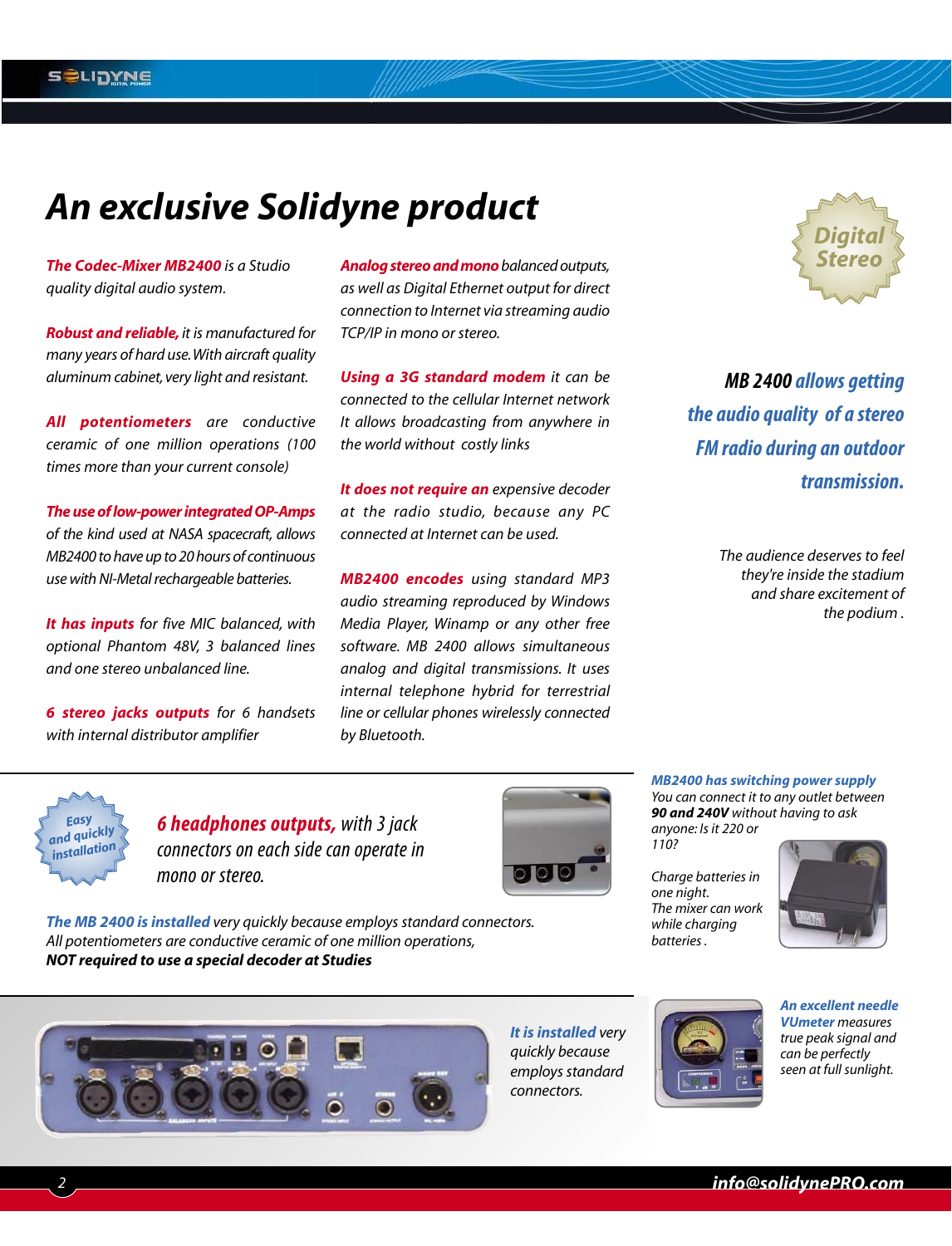### *MB 2400 can handle an outdoor complex transmission*





#### **Direct connection to Internet**

*Connect MB2400 to any network having Internet access.*

#### *You do NOT NEED to use a laptop!*

*Any journalist can perform this operation. This sends the transmission to the radio studio where you receive it using existing PC for Internet use.*

*MB2400 is received as a standard MP3 audio streaming.*

*Latency (time delay): MB2400 has a reduced latency of only 50 milliseconds. The full loop delay, including Internet and MP3 streaming decoder, is usually between 0,5 sec to 1,5 sec. In some type of interviews from studio, the operatior can switch immediately to the mode: Cellular + VQR*

*with no delay.*

### *MB 2400 Codec-Mixer Facilities*

#### **The MB2400 is comprised of 4 different equipments into a single cabinet**



*1-Audio processor to control the level of transmission.*

*Lets keep 100% modulation in the 5 microphones, avoiding saturate the cellular phone and improving the VQR post processing.* *2- Six stereo channels transmission mixer manages mono and stereo audio.*

*3-Four channels mixer return mono or stereo output with distribution amplifier for 6 headphones.*

*4-Codec with output for direct Internet connection. Encode TCP/IP audio streaming in MP3 that can be received in any studio computer. DIGITAL wireless connection with cellular phone with Bluetooth 1 KHz Generator at + 4 dBu, for level reference Internal Talkback MIC.*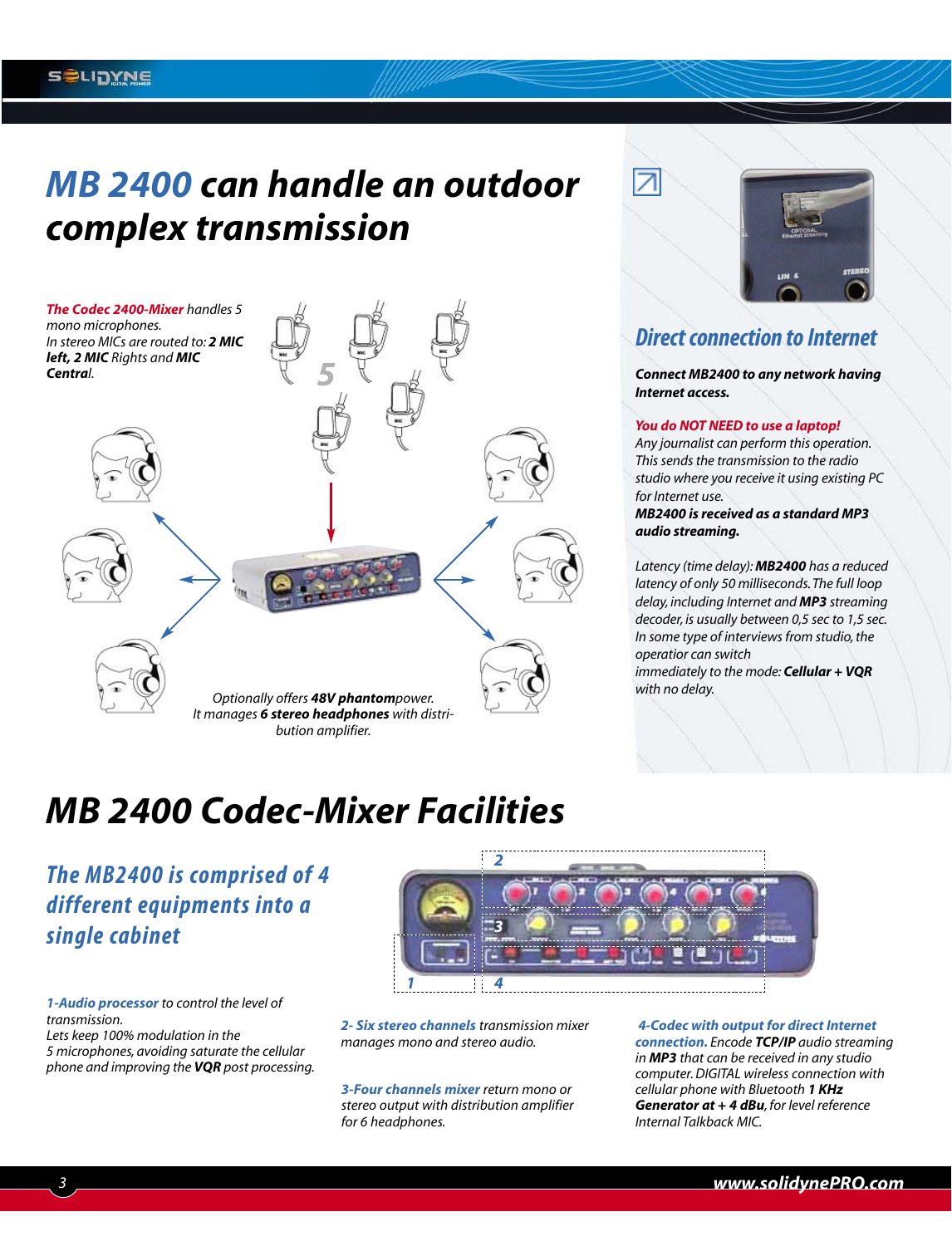### *MB2400 allows connecting with the radio studio in many ways*

It does not require a special decoder at studio because any PC receives the transmission



# *Through VQR technology is it possible to improve the sound quality of analogue transmissions*



*It is possible to use the MB2400 in analog mode in order to have very low cost audio links by taking advantage of corporate low cellular rates The use of audio processing inside MB2400 and digital connection to Bluetooth cell phone, allows a good audio quality restoration at Studies. Of course it works only in MONO.*

*1-Connected via phone line from internal Hybrid. Includes DTMF dialer and talkback microphone*

*2-Connected via cell phone. It does not need wires because it has a digital Bluetooth link, up to 15 meters.*

*3-The digital output TCP/IP has connectivity with any PC with Internet at the radio studio*

*4-The MB2400 Ethernet output can be connected directly to any 3G modem. Then, from any place at the world, you can link with the radio studio, using the international data 3G network* 

**It is also possible, on request, to incorporate 3G modem inside the MB2400 cabinet**

**MB2400 will never be tied to cellular** 

*Bluetooth*

*Communicating through a cell phone is done wirelessly using a digital microwave link.*

*A Bluetooth connection inside the console allows up to 15 meters away from mobile. Thus, in circumstances of low signal the cell can be placed next to a window while the mixer is remotely used.*

*The wireless communications can be done simultaneously with the digital connection TCP/IP at Internet. Thus, there is always a second channel, which can be connected to air in emergency. The cell also provides return from Studies for interviews* 



*4 info@solidynePRO.com*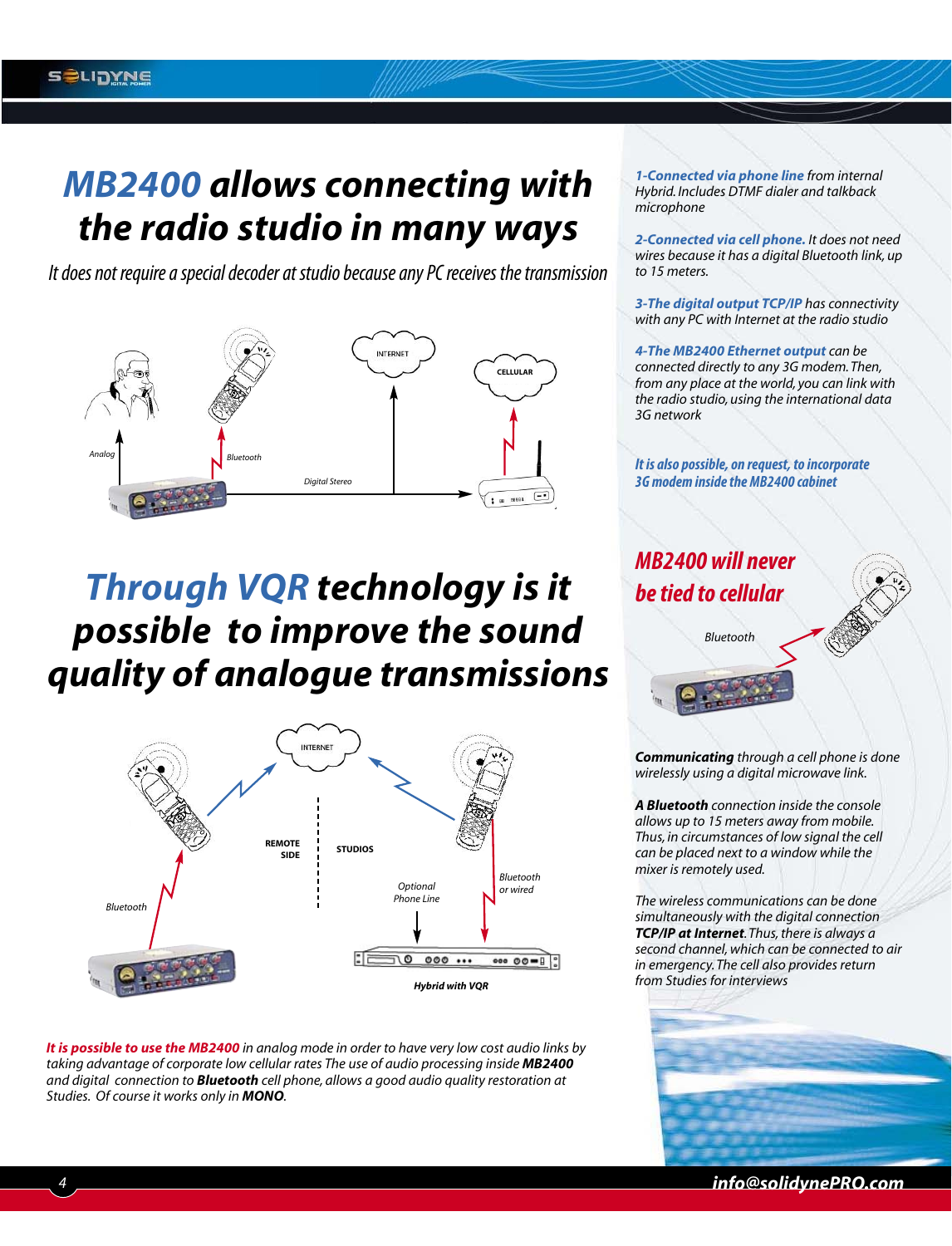## *MB2400 allows you to create radio studios connected by cell phone inside a stadium since it manages two simultaneous cellular phones*

*1 Often you need a mobile studio inside the Stadium to interview players or artists.This can be done using a portable Solidyne MB2100 mixer or even a single cell phone which is connected with the Remote Master study.*

*2 The Main Remote studio at stadium receives signals wirelessly from a cell phone and connects by Bluetooth with the MB2400 Mixer, that is able to handle a second cell phone to link with the radio studies.*

*3 At the radio studies will be received 5 microphones from the Remote Master plus 3 microphones from Remote Slave.*



*This advanced system allows simplicity to solve complex situations, sometimes impossible to solve with other providers. The Master and Slave studio can talk between them. The same applies to the Master and Radio Studios*

*Listen our audio demos in web site section English/* **SERVICIOS** Listen our audio demos in web site<br>MB2400 portable Codec-Mixer/DEMOS.

#### **SIMULTANEOUS SENDING** OF OUTDOORS TRANSMISSION TO MANY RADIO STATIONS



*Using a streaming host, down transmission is possible simultaneously to several radio stations around the world. Even hundreds of them.*

*This is very convenient between stations of the same network or in cases where sports transmission services are performed by freelance commentators*